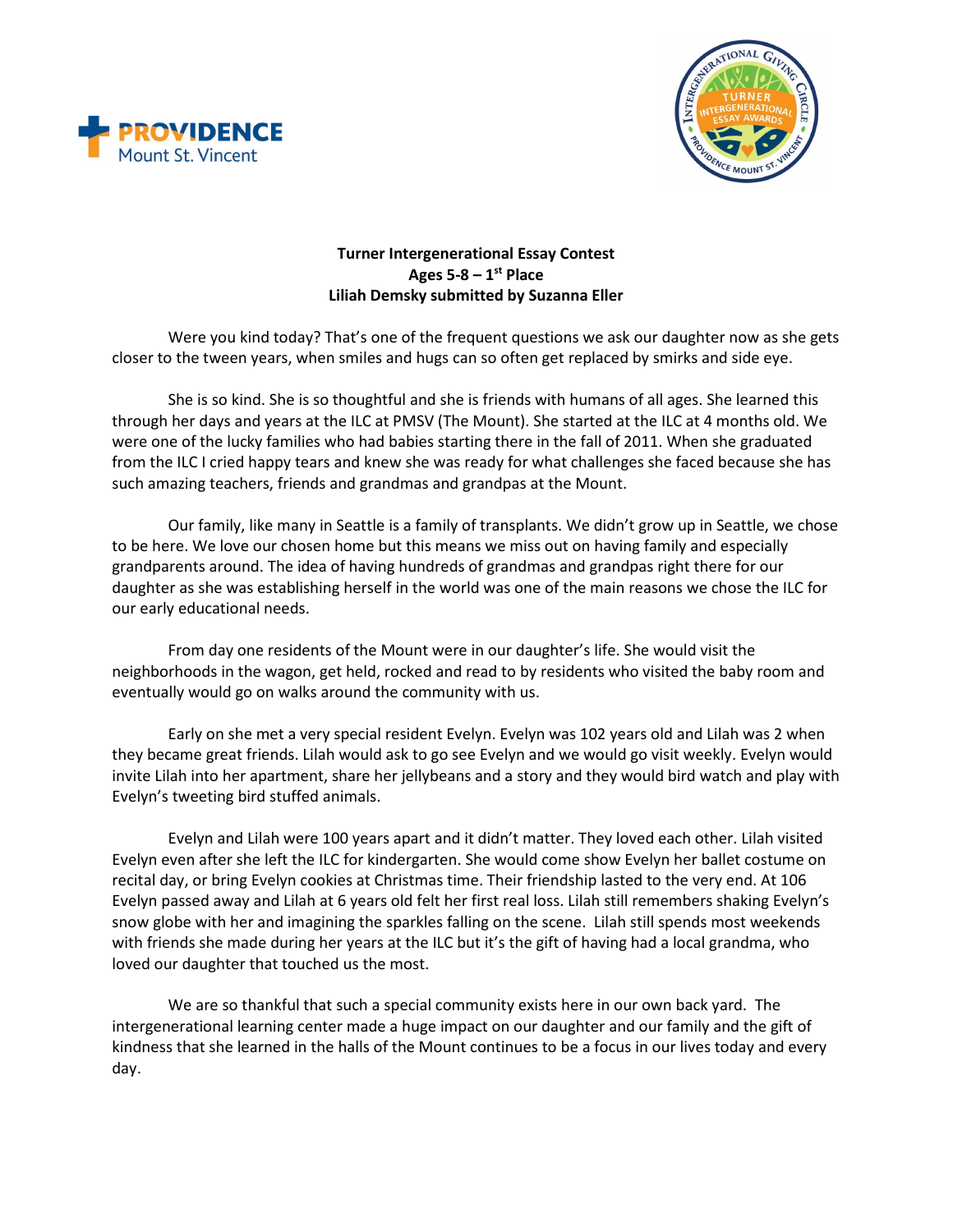



## **Turner Intergenerational Essay Contest Ages 5-8 – 2nd Place Eliza DeLapp**

ILC is a very good preschool. I loved it. My little brother Owen is in ILC and when he talks about it I remember all the good stuff we did together. I remember that we helped the residents. I held hands with the residents and I made lunch for them. I sang songs for them. One resident sang "Row, Row, Row Your Boat" to me.

We went outside. I met my best friend Mayzie there and we are still friends! I have been friends with Mayzie since I was 8 months old. We are in Scouts together and we sang Christmas carols at ILC. We took naps in the Bug Room and I was not a fan of that. We went on field trips to the wading pool and the fire station and it was fun!

On Halloween we had a parade. I dressed up like a butterfly. The residents were all dressed up. One resident weared a witch costume and others weared superhero costumes. I love the residents. But one I adore. I forgot his name and I think it was Nick. He was really nice. My favorite resident weared a bat costume. His arms were wings and he painted his face. I saw him almost every visit. He would say, "Hi, Eliza. It's nice to see you again." I miss him. The residents were nice to me and my classmates.

An old friend of my Grandpa is in a wheelchair. I like to show her things and she is always proud of me. I feel comfortable around her. She reminds me of the residents.

On Valentine's Day we brought candy and we brought cards. On Thanksgiving we get a day off. I loved their encouragement and love. We had nap time and did I mention that I don't like it. I will remember ILC until I am 24 and then I will be busy being a grown up.